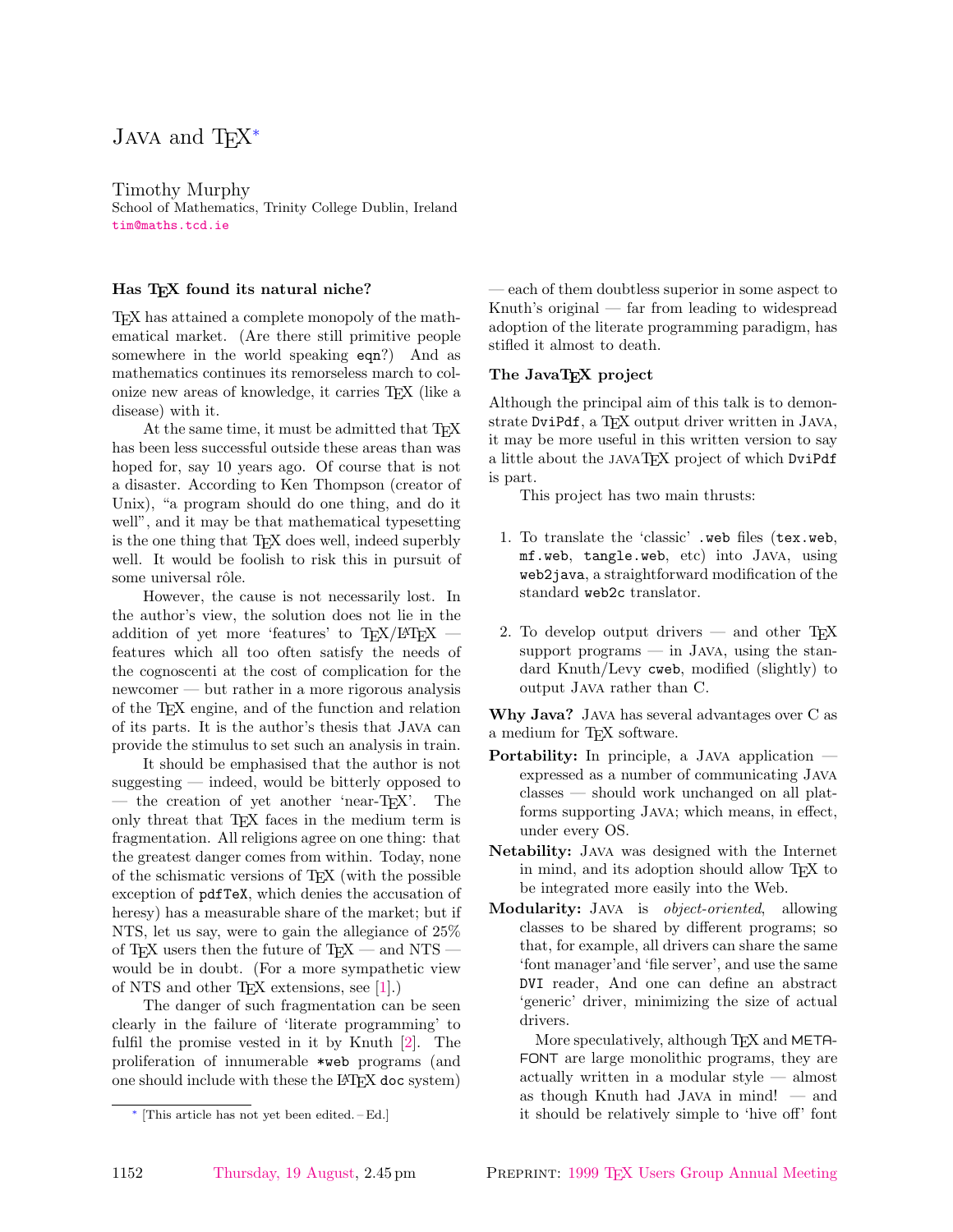routines, for example, as a separate TeXFont class, without modifying the essential code in any way. Breaking up TEX (or METAFONT) in this way into a number of co-operating classes might mean that variations such as pdftex and metapost could be implemented as relatively small 'extensions' of one or more of these classes.

- Graphics: The standard graphical interface built in to Java — but interpreted in the style of the platform in use — should mean that the same T<sub>E</sub>X viewer can function under Unix, Microsoft and Mac. And this interface would also offer a graphical alternative to the perhaps old-fashioned text-based interface traditional to TEX.
- Threads: There are some advantages in running the different parts of a program as separate threads. For example, a font server can 'sleep' until a font is requested; and in an integrated system it may serve more than one program, or even more than one user. By running T<sub>EX</sub> and friends as 'threads', last-minute changes (as for example changing the sizes of arrays) can be implemented before the thread starts; and a program can pause while some intermediate task is performed, before resuming where it left off.

But Java is so slo ... ow? But that is part of its charm!

What is this world, if full of care We have no time to stand and stare.

At least things are getting better  $-3$  years ago, Java was 50 times as slow as C. Today, it is only 5 times as slow (with JIT compiler). Hopefully, this ratio will slowly approach a limiting value between 2 and 3.

<span id="page-1-1"></span>Sadly, Sun's long-awaited HotSpot compiler now available (free of charge) on several platforms [\[3\]](#page-5-0) — failed signally to fulfil its promise that it would make Java applications run as fast as those in C++. It turns out to be little better than other JIT compilers.

#### A TEX output driver

Although we have chosen to illustrate our talk with DviPdf — translating DVI input into PDF output most of the code is common to all our TEX output drivers. The program is divided into seven parts (Figure 1):

The DviReader: This reads the DVI document, and translates the DVI commands into 'messages', as specified by



Figure 1: Anatomy of a driver

- The DVI interface: This provides a 'cordon sanitaire' between the DviReader and the driver proper.
- The DviDevice: All output drivers share a great deal of functionality. For example, all treat fonts in much the same way. Java allows us to define a generic, or *abstract*, driver  $-$ DviDevice — containing this shared code. This abstract driver implements DVI, that is to say, it provides methods responding to the messages sent by the DviReader, as specified by the DVI interface.
- The DviPdf driver: Several of the methods provided by the generic driver DviDevice are empty; it is left to each concrete driver — such as DviPdf — which 'extends DviDevice' to provide proper methods in these cases.
- TeXFont: ¿From TFX's point of view, all fonts look much the same. We express this by defining an abstract TeXFont class. Each font type — PK fonts, Type 1 or Type 3 PostScript fonts, TFM font descriptors, virtual fonts, etc — extends this class by adding its own particularities.
- TeXFile: This is our 'file manager', a highly simplified analogue of kpathsea. In effect, it uses Java's Hashtable class to construct a database of the TEXMF tree (or trees)<sup>1</sup>.
- <span id="page-1-0"></span>The PDF classes: PDF — Adobe's anointed successor to PostScript — is object oriented, and thus particularly well-suited to Java.

 $<sup>1</sup>$  $<sup>1</sup>$  $<sup>1</sup>$  Am I alone in finding kpathsea excessively complex?</sup> The bureaucracy of TDS seems to me entirely misplaced. Surely the computer was designed precisely to relieve us of such tedious (pun intended) tasks? Does it really matter if TFMs and PKs and stys find themselves in the same bed?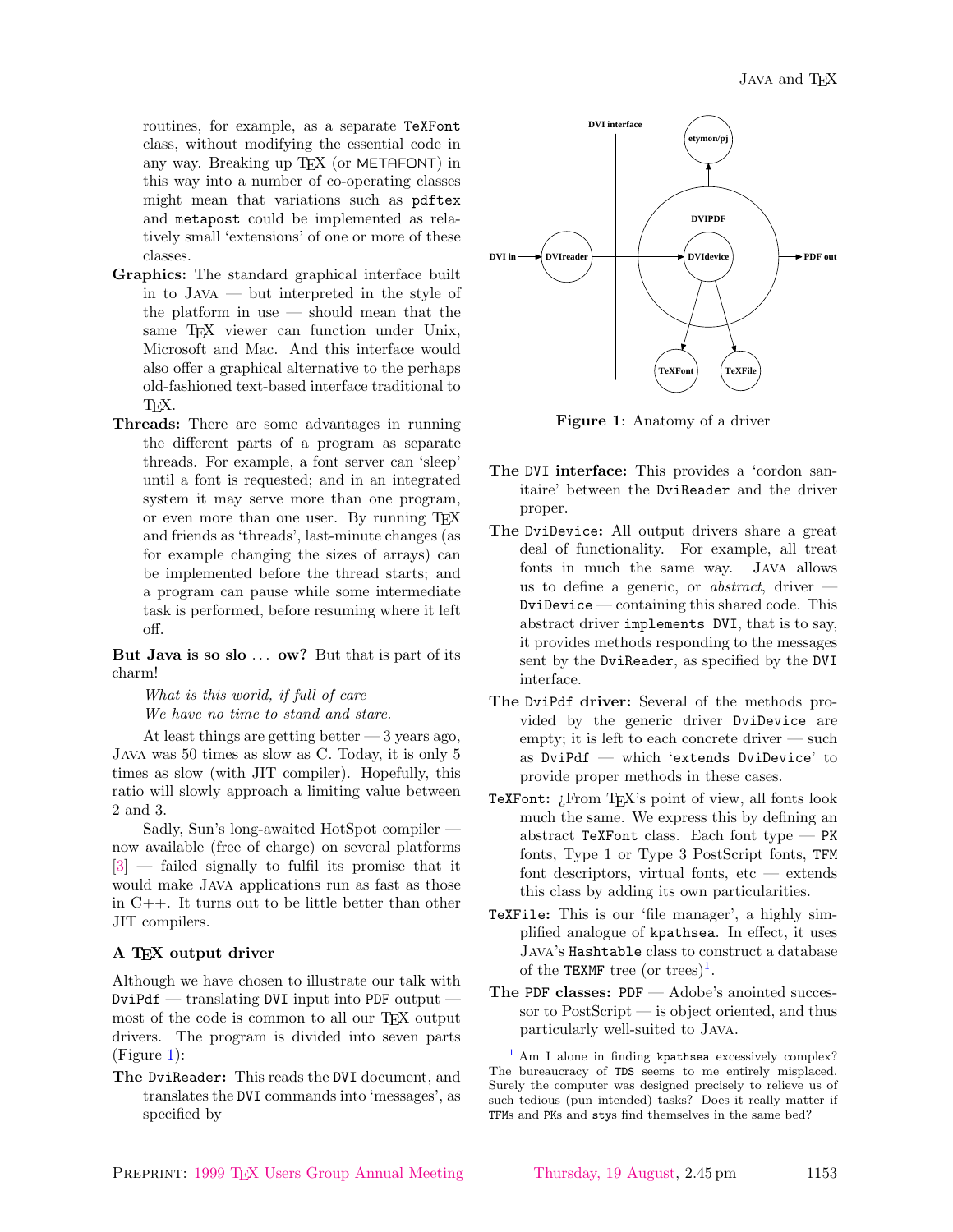<span id="page-2-0"></span>Fortunately, there is an excellent library of  $JAVA$  classes — the pj library from Etymon Systems  $[5]$ , freely available with source — for reading and writing PDF files. Each kind of PDF  $object$  — font, page, etc — is represented by a pj class, with methods appropriate to that object.

In effect, the job of DviPdf is simply to build up a PDF object; it can then be left to the pj classes to present that object to the world.

The DVI interface The Java *interface* provides an exemplary tool for dissecting an application (ie a program) into independent parts, which communicate according to the strict protocol laid down in the interface definition.

The DVI interface specifies 15 kinds of 'message'. Any driver that implements DVI must provide 15 methods for responding to these messages. Since the definition of the interface is short and sweet, we give it in its entirety.

```
public interface DVI {
```

```
void moveRight( int dh );
void moveDown( int dv );
void moveTo( int h, int v );
void defineFont( int f, int checkSum,
  int scaledSize, int designSize,
  String area, String name );
boolean setFont( int f );
int setChar( int c );
void putChar( int c );
void setRule( int wd, int ht );
void putRule( int wd, int ht );
void special( String message );
void bop( int count[] );
void eop();
void preamble( int numerator,
  int denominator, int mag,
  String comment );
void postamble( int tallestPage,
  int widestPage, int maxStackDepth,
  int noOfPages );
DataInputStream dviStream( int c );
```
}

All these 'methods' except the last will be more or less self-explanatory to those familiar with DVI format.

The first two 'motion methods', moveRight() and moveDown(), describe relative motion, while the third, moveTo(), is absolute.

We note that while communication is primarily from the DviReader towards the 'front end' of the driver, information can be passed back through the return value of the function or method.

Thus setChar() returns the width of the character (which is all the DviReader needs to know about it); while setFont() returns true or false according as the font is virtual or real.

The last method, dviStream(), is the only one which is not immediately suggested by the DVI format. It is required to implement virtual fonts.

A virtual character — that is, a character in a virtual font  $\sim$  consists of a fragment of DVI code, which must be integrated into the DVI document proper. In effect the input stream must be temporarily diverted to the sequence of DVI commands constituting that character.

The DviReader knows if the current font is virtual, from the return value of the last setFont(). If that is so then every character encountered until the next setFont() is virtual. After reading such a character, say character number  $c$ , the DviReader sends the dviStream(c) message to the device, which consults the appropriate font and points the reader to the new stream. (We use here the nice property of Java, that it can treat information in a file, and in a string, on the same footing.)

Virtual fonts and superfonts A virtual font contains a number of local fonts. These are normally real fonts, but in principle they could themselves be virtual fonts.

This recursive potential of virtual fonts does not seem to have been exploited. It means in effect that the fonts in a TEX document form a tree, the leaves of which are real fonts, while the internal nodes are virtual fonts.

It is a natural step to connect the set of fonts by introducing a superFont, of which the top-level fonts — those actually named in the DVI document — are local fonts.

Recall that a virtual character is a fragment of DVI code. This suggests that we might regard the DVI document itself as a character  $-$  let us say, character  $0 \text{ -- in the superFont.}$ 

It is amusing to take this conceit a little further. Different DVI documents could be characters 1, 2, 3, . . . , in the same superfont. Moreover, the superfont could itself be a local font in a super-superfont, which could itself  $\dots$ . A whole library of T<sub>F</sub>X documents might be organised in this way.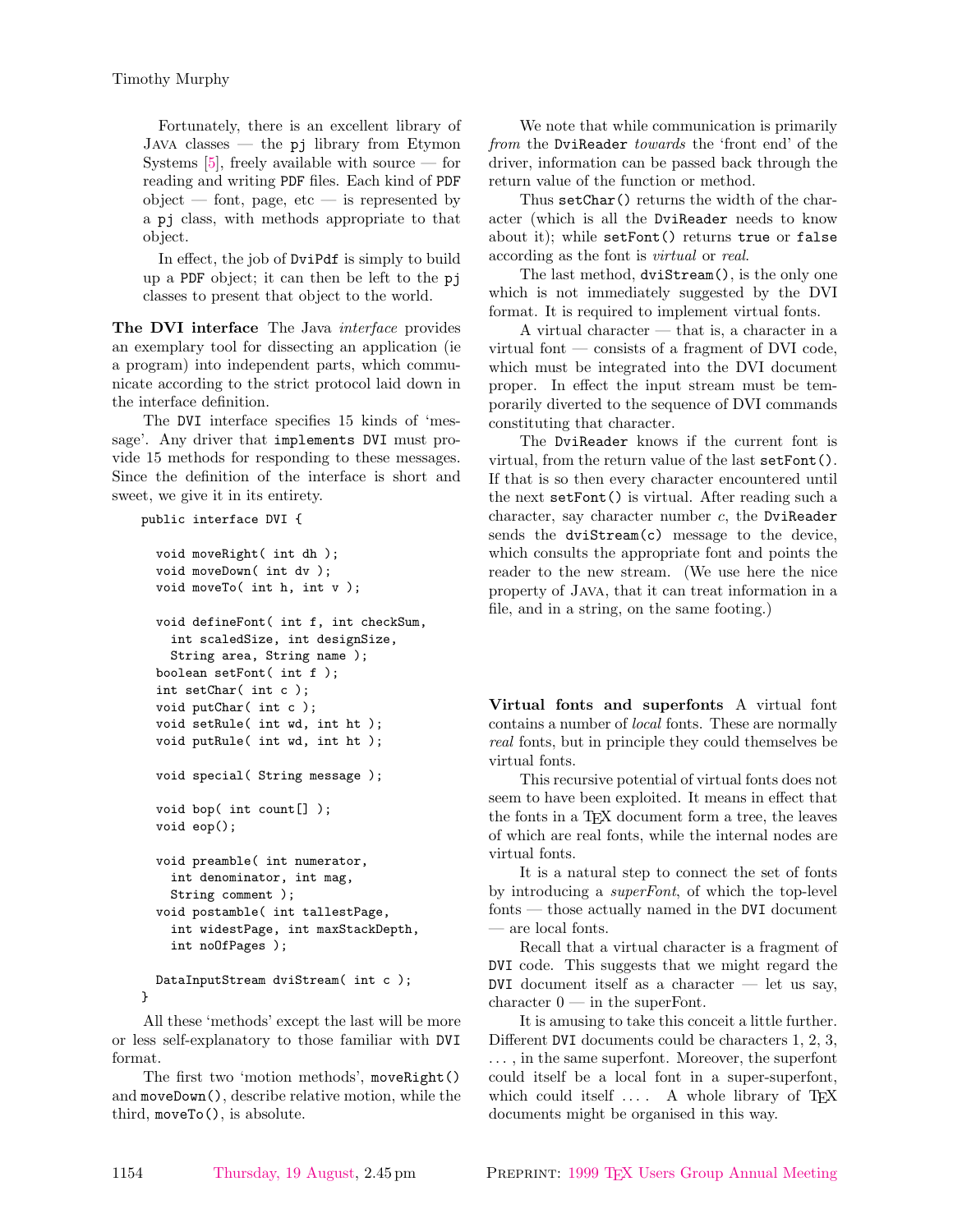#### Tools

It is an essential feature of the javaTEX project that all code in the package is written in Knuth/Levy cweb format, slightly modified (as described below) to output Java rather than C.

Thus the DviPdf driver is encoded in the files DVI.w, DviDevice.w, TeXFile.w, TeXFont.w, etc. (By convention, cweb source files carry the extension .w, to distinguish them from the classic Pascalbased web files which carry the extension .web.)

As mentioned earlier, the JAVAT<sub>EX</sub> project also encompasses the translation of Knuth's classic web programs into Java, using web2java, a development — in some ways, a simplification — of web2c, the core program in the unixTeX implementation of TeX and its relations.

As an exercise, we base our DviReader on dvitype.web, which Knuth provided as a model for drivers. Thus DviReader is defined by a change file DviReader.ch to dvitype.web. The resulting PASCAL file DviReader.p is then translated into DviReader.java by web2java.

We end this note with a necessarily brief description of these basic JAVATEX tools.

Cweb for Java Knuth's original web format was tied to Pascal. Later Knuth and Levy developed cweb to provide output in C. Since Java is a dialect of C, cweb only requires minor modifications to output Java. These are contained in the change files ctang-java.ch, cweav-java.ch and comm-java.ch. If ctangle and cweave are compiled with these change files (as eg by modifying the cweb Makefile by changing the line 'TCHANGES=' to 'TCHANGES=ctang-java.ch', and similarly for WCHANGES and CCHANGES). then the  $'+j'$  switch<sup>2</sup> can be used to output Java, eg

% ctangle +j DVI.w

produces the file DVI.java which can then be compiled in the usual way

% javac DVI.java

On the other hand, the documentation is produced by

% cweave +j DVI.w

creating the LATEX file DVI.tex which can then be processed in the usual way

% latex DVI

% xdvi DVI

% dvips DVI

Ctangle In passing from web to cweb, Knuth and Levy dispensed with the macro feature @d, on the grounds that its functionality was more than adequately provided by C's #define.

However, Java in turn has dispensed with #define; so it seemed useful to transplant back this lost feature from tangle to ctangle. Fortunately this turned out to be relatively simple, since the amputation had been crude, and the stumps remained.

This allows us, for example, to say in DVI.w (and elsewhere)

@d DviUnit == int

and then

void moveRight( DviUnit dh );

This clarifies the code, and also makes it simpler to change the type of DviUnit if that should prove desirable.

Cweave The changes to cweave, although more trivial, proved surprisingly tricky. The problem is that cweave (like weave) is based on a table of 'productions' — a kind of pseudo-syntax which allows scraps of code to be 'reduced'. It turned out that Java required some 5 new production rules to add to the 100 or so rules for  $C \ldots$ 

Web2java Web2java — like web2c — is a postprocessor to tangle. To create foo.java from foo.web and foo.ch one first runs tangle:

tangle foo.web foo.ch

This creates the Pascal (or pseudo-Pascal) file tangle.p (or tangle.pas on some systems).

(If you like driving in the slow lane, you could run the Java tangle instead:

#### java javaTeX.tangle foo.web foo.ch

<span id="page-3-0"></span>Class files are machine independent — provided "native methods" are eschewed, and care taken to avoid such OS-specific idioms as '\n' for end-of-line, rather than  $JAVA's 'line.\separation' - so \tangle. class$ from the javaTeX distribution should run on any system. Note that this file, like all javaTeX programs, is defined to be in the javaTeX package, and so must be placed in a subdirectory called javaTeX relative to the CLASSPATH. Note too that Java refers to this class as 'javaTeX.tangle', rather than 'javaTeX/tangle', as one might expect.)

This file is then passed through web2java to create foo.java:

$$
\texttt{foo.web+foo.ch} \xrightarrow{\texttt{tangle}} \texttt{foo.p} \\ \texttt{web2java} \\ \texttt{foo.java}.
$$

Actually, this is a slight oversimplification. The file common.defines is prepended to foo.p before

 $2$  The use of  $+$  rather than  $-$  as a prefix for switches is a feature of cweb.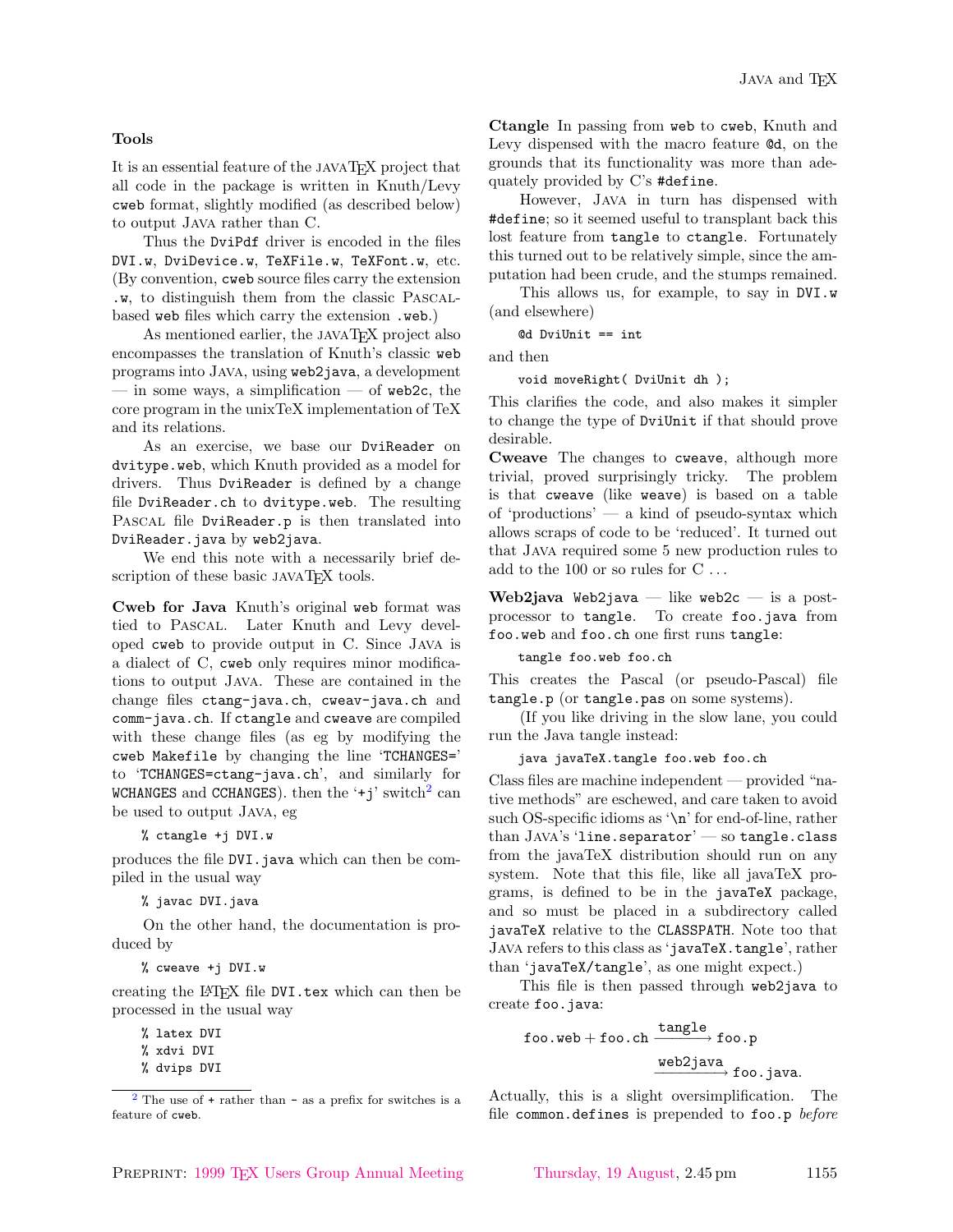passing through web2java.

 $\begin{CD} \text{common. defines} + \text{foo.p} \xrightarrow{\text{web2java}} \text{foo.java}. \end{CD}$ 

All this is completely analagous to web2c, except that we are able to dispense with the 'postprocessor' fixwrites; for Java I/O contains nothing as exotic as C's printf.

The filter web2java is created by the programs flex and bison (or lex and yacc) from the files web2java.l and web2java.y. This is completely analagous to web2c.

The lex/flex file web2java.l is the same as web2c.l, with the addition of a small number of new tokens: new, try, catch, throw, throws, etc.

The syntax description in web2java.y has rather more changes, compared with web2c.y.

On the plus side, since Java has no pointers all the pointer-related material has been deleted. There is no attempt to determine if a function argument is "formal var" or not; and no need therefore to rename functions with such arguments.

On the other hand, the introduction of class and object tokens necessarily adds to the number of rules in web2java.y. Thus variables and functions can be preceded by a CLASSIFIER, consisting of a (possibly empty) sequence of class\_id\_toks and object\_id\_toks followed by '.'s. For those familiar with web2c, a short excerpt from web2java.y should give the idea.

```
CLASSIFIER:
  /* empty */
| CLASSIFIER class_id_tok '.'
  {
    my_output(last_id);
    my_output(".");
  }
| CLASSIFIER SIMPLE_OBJECT '.'
  {
    my_output(".");
  }
;
SIMPLE_OBJECT:
  object_id_tok
    {
      my_output (last_id);
    }
  VAR_DESIG_LIST
| object_id_tok
  {
    my_output (last_id);
  }
;
```
But for the most part translating Web to Java is if anything simpler than Web to C. One apparent difficulty is the lack of a pre-processor in Java, since

web2c leaves a good deal of work to cpp. This means that more must be done in the change file, which is probably a Good Thing.

The 3 main issues which arise are:

- The absence of gotos in Java;
- The lack of typedefs in Java; and
- Input/Output.

These are discussed briefly in the following 3 subsections.

Removing goto's: Java has no goto; in compensation, it allows break and continue statements to carry a *label*, as eg in break lab21 or continue lab3. The corresponding labels must appear at the beginning of the loop in question. (A break label can also be attached to a switch statement, but we make no use of that.) If a break or continue statement has no label, it is understood to refer to the smallest loop (or switch) enclosing the statement. Thus labelling is only required in the case of nested loops or switches.

Fortunately, Knuth has followed a strict protocol in the classic web files. Raw gotos (as in goto 40) very rarely appear. In almost all cases a label is used, as in goto found, where found has earlier been defined as

## @d found=40

In effect, the gotos are divided into a small number of cases, according to their function.

By far the most frequent of these cases are: goto break to break out of a loop; goto continue to continue around a loop; and return to return from a routine.

This protocol allows most gotos to be processed automatically. Thus goto break is translated as break, and goto continue as continue, while return is translated as return (with the appropriate value in the case of a function).

However, in perhaps a third of the gotos, labels must be inserted 'by hand'; as for example a break out of an outer loop. Note that in such a case the label in the web file is almost certainly in the wrong place; for by Knuth's convention, break means 'break to the end of the loop', while Java requires the label to appear at the start of the loop. web2java takes advantage of this, by deleting the label from a break or continue statement unless that label has already appeared (in the current routine) before the statement.

Of course a goto may not go to the beginning or end of a loop; in that case a new 'artificial' loop must be inserted, with a break at the end to ensure that it is only traversed once.